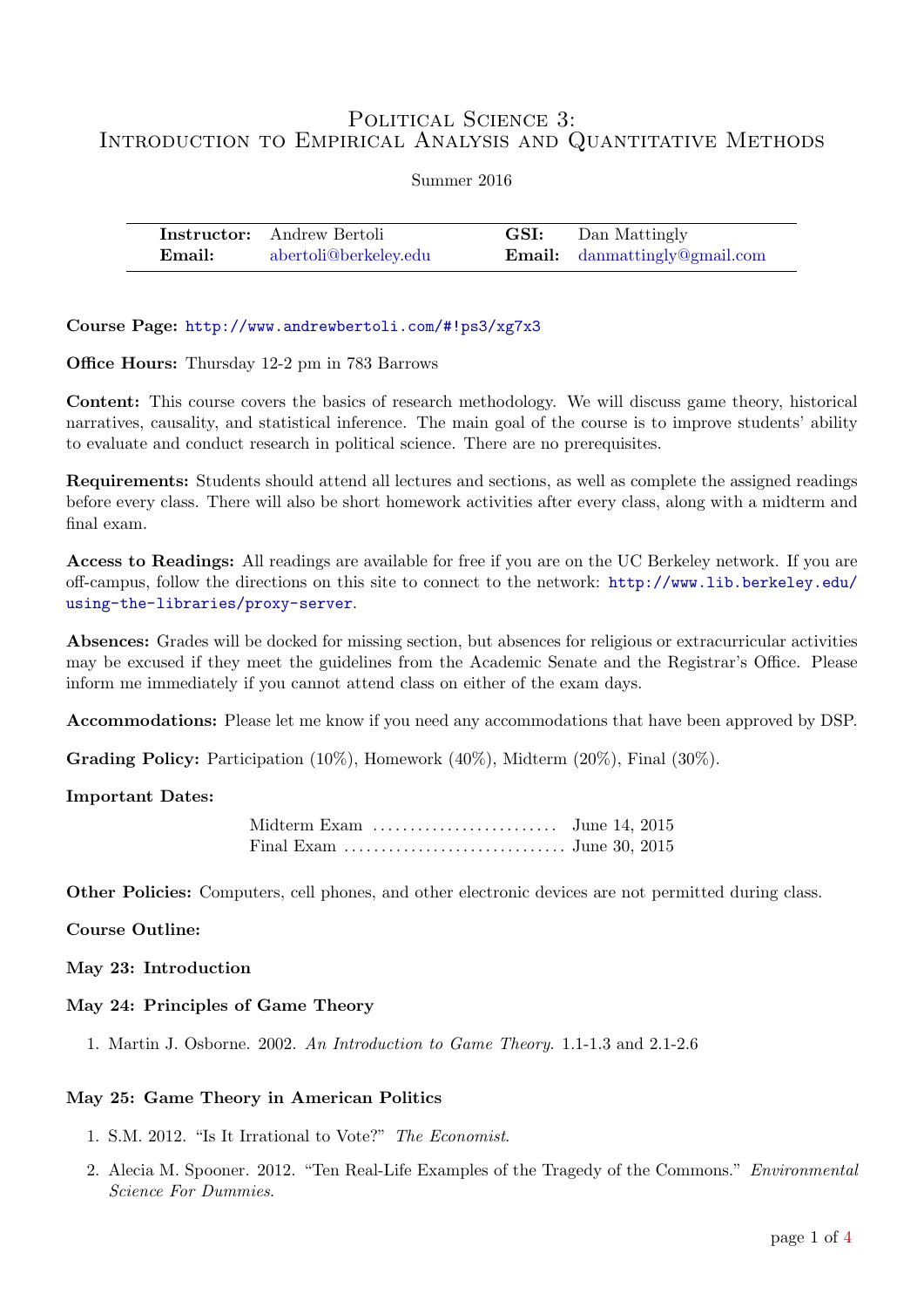3. [John Danaher. 2011. "The Median Voter Theorem."](http://philosophicaldisquisitions.blogspot.com/2011/05/game-theory-part-4-median-voter-theorem.html) Philosophical Disquisitions. May 9.

#### May 26: Game Theory in International Relations

- 1. [David Gibbon. 1995. "Uses of Game Theory in International Relations."](https://tuecontheoryofnetworks.wordpress.com/2013/02/11/uses-of-game-theory-in-international-relations/) Economic Theory of Net[works at Temple University.](https://tuecontheoryofnetworks.wordpress.com/2013/02/11/uses-of-game-theory-in-international-relations/)
- 2. [Dr. Strangelove.](https://www.youtube.com/watch?v=2yfXgu37iyI) Clip.
- 3. [Dan Reiter. 2003. "Exploring the Bargaining Model of War."](http://isites.harvard.edu/fs/docs/icb.topic248058.files/March%203%20readings/Reiter_Exploring_the_Bargaining_Model.pdf) Perspectives on Politics 1: 27-43.

#### May 31: Historical Theories

- 1. [Steven Cromack. 1999. "Was There A Schlieffen Plan?"](http://histsociety.blogspot.com/2012/05/was-there-schlieffen-plan.html) The Historical Society Blog. 16 May 2012.
- 2. [Ben Bowlin. "Phantom Time."](https://www.youtube.com/watch?v=o3FDw3rp1cE) How Stuff Works. 16 November 2010.

#### June 1: Causality

1. [David D. Yang. 2003. "Empirical Social Inquiry and Models of Causal Inference."](http://www.polmeth.wustl.edu/files/polmeth/yang03.pdf) Society for Political [Methodology Annual Conference](http://www.polmeth.wustl.edu/files/polmeth/yang03.pdf).

#### June 2: Causal Case Studies

- 1. [Henry Brady. 2004. "Data Set Observations versus Causal-Process Observations." in](http://www.polsci.ucsb.edu/faculty/glasgow/ps15/Brady.pdf) Rethinking [Social Inquiry: Diverse Tools, Shared Standards](http://www.polsci.ucsb.edu/faculty/glasgow/ps15/Brady.pdf): 267-272.
- 2. [Ward Wilson. 2013. "The Bomb Didn't Beat Japan... Stalin Did."](http://foreignpolicy.com/2013/05/30/the-bomb-didnt-beat-japan-stalin-did/) Foreign Policy: May 30.

#### June 6: Randomization Inference

1. David A. Freedman. 2004. "Sampling." in [Encyclopedia of Social Science Research Methods.](http://www.stat.berkeley.edu/~census/sample.pdf) Sage [Publications Vol. 3, 986990. M. Lewis-Beck, A. Bryman, and T. F. Liao, eds.](http://www.stat.berkeley.edu/~census/sample.pdf)

# June 7: Experiments I

- 1. [Alan S. Gerber, Donald P. Green, and Christopher W. Larimer. 2008. "How Social Pressure Increases](http://www.sciencedaily.com/releases/2008/03/080313124403.htm) [Voter Turnout: Evidence From A Large-scale Field Experiment."](http://www.sciencedaily.com/releases/2008/03/080313124403.htm) Science.
- 2. [Gary King, Jennifer Pan, and Margaret E. Roberts. 2014. "Study of Internet Censorship Reveals the](http://news.sciencemag.org/asiapacific/2014/08/study-internet-censorship-reveals-deepest-fears-chinas-government) [Deepest Fear of China's Government."](http://news.sciencemag.org/asiapacific/2014/08/study-internet-censorship-reveals-deepest-fears-chinas-government) Science.
- 3. [David E. Broockman and Joshua L. Kalla. 2014. "A New Experiment Shows How Money Buys Access](https://www.washingtonpost.com/news/monkey-cage/wp/2014/03/11/a-new-experiment-shows-how-money-buys-access-to-congress/) to Congress." [Washington Post](https://www.washingtonpost.com/news/monkey-cage/wp/2014/03/11/a-new-experiment-shows-how-money-buys-access-to-congress/). March 11.

# June 8: Experiments II

1. [James Igoe Walsh. 2012. "Do Drones Change Americans? Views on the Use of Force."](http://themonkeycage.org/2012/08/do-drones-change-americans-views-on-the-use-of-force/) The Monkey Cage[. August 28.](http://themonkeycage.org/2012/08/do-drones-change-americans-views-on-the-use-of-force/)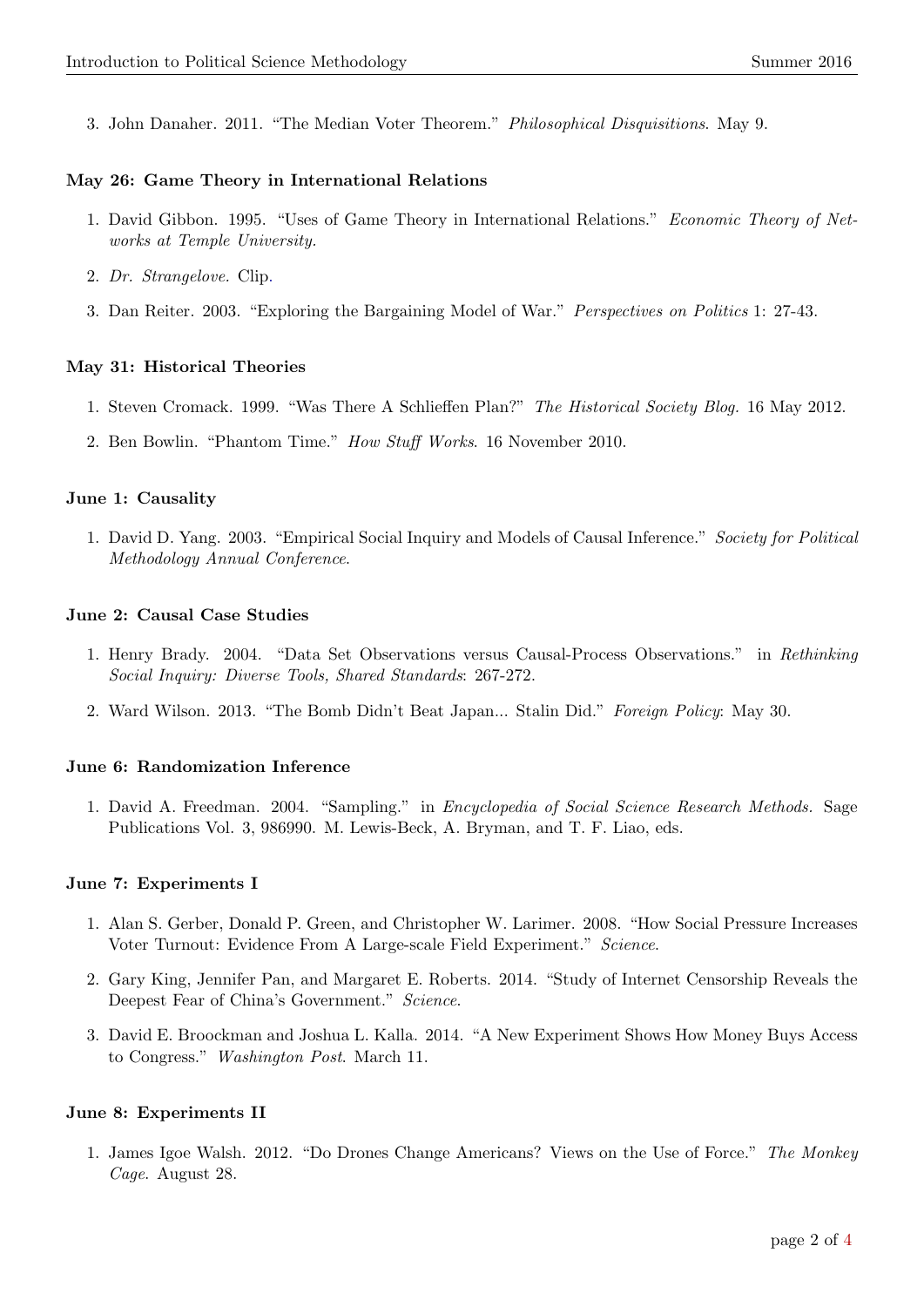2. [Lee Drutman. 2008. "Why the American Flag Inspires Superiority Not Patriotism."](http://www.alternet.org/story/114008/why_the_american_flag_inspires_superiority_not_patriotism) Alternet. De[cember 18.](http://www.alternet.org/story/114008/why_the_american_flag_inspires_superiority_not_patriotism)

#### June 9: Natural Experiments

- 1. [Robert Erikson and Laura Stoker. 2011. "The Lasting Effects of the Vietnam Draft Lottery."](http://themonkeycage.org/2011/06/the-lasting-effects-of-the-vietnam-draft-lottery/) The [Monkey Cage](http://themonkeycage.org/2011/06/the-lasting-effects-of-the-vietnam-draft-lottery/).
- 2. [Andrew Bertoli. 2014. "World Cup Participation Increases State Aggression."](http://www.washingtonpost.com/blogs/monkey-cage/wp/2014/06/03/world-cup-participation-increases-state-aggression/) Washington Post.

#### June 13: Review

#### June 14: Midterm

#### June 15: Matching

- 1. [Joshua Wu. 2016. "The Myth of the Evangelical Voter."](http://blog.emergingscholars.org/2016/02/the-myth-of-the-evangelical-voter/comment-page-1/) Emerging Scholars Blog. February 15.
- 2. [Justin Esarey. 2012. " 'Causal Inference' Models and Endogeneity: The Case of Matching."](https://politicalmethodology.wordpress.com/2012/12/07/causal-inference-models-and-endogeneity-the-case-of-matching/) Political [Methodology](https://politicalmethodology.wordpress.com/2012/12/07/causal-inference-models-and-endogeneity-the-case-of-matching/). Dec 7.

#### June 16: Time Series and Panel Data

- 1. [Oliver Roeder. 2015. "The Imprisoner's Dilemma."](http://fivethirtyeight.com/features/the-imprisoners-dilemma/) FiveThirtyEight. February 12.
- 2. [Nate Silver. 2016. "Past Terrorist Attacks Helped Trump Capitalize On Anti-Muslim Sentiment."](http://fivethirtyeight.com/features/past-terrorist-attacks-helped-trump-capitalize-on-anti-muslim-sentiment/?ex_cid=538twitter) [FiveThirtyEight.](http://fivethirtyeight.com/features/past-terrorist-attacks-helped-trump-capitalize-on-anti-muslim-sentiment/?ex_cid=538twitter) March 22.

# June 20: Predictive Regression

- 1. [Jim Frost. 2013. "How to Interpret Regression Analysis Results: P-values and Coefficients."](http://blog.minitab.com/blog/adventures-in-statistics/how-to-interpret-regression-analysis-results-p-values-and-coefficients) The [Minitab Blog.](http://blog.minitab.com/blog/adventures-in-statistics/how-to-interpret-regression-analysis-results-p-values-and-coefficients) July 1.
- 2. [David A. Freedman. 1995. "Some Issues in the Foundations of Statistics."](http://www.stat.berkeley.edu/~census/fos.pdf) Foundations of Science 1: [12-16](http://www.stat.berkeley.edu/~census/fos.pdf).
- 3. [Jim Frost. 2013. "Regression Analysis: How to Interpret the Constant \(Y Intercept\)."](http://blog.minitab.com/blog/adventures-in-statistics/regression-analysis-how-to-interpret-the-constant-y-intercept) The Minitab Blog. [July 11.](http://blog.minitab.com/blog/adventures-in-statistics/regression-analysis-how-to-interpret-the-constant-y-intercept)

#### June 21: Regression and Causality

- 1. ["Ten Things to Know About Reading A Regression Table."](http://egap.org/methods-guides/10-things-know-about-reading-regression-table) Evidence of Governance in Politics.
- 2. [Matthew MacWilliams. 2016. "The One Weird Trait That Predicts Whether You?re a Trump Sup](http://www.politico.com/magazine/story/2016/01/donald-trump-2016-authoritarian-213533)porter." [Politico Magazine.](http://www.politico.com/magazine/story/2016/01/donald-trump-2016-authoritarian-213533) January 17.

#### June 22: Conceptualization and Measurement

- 1. [Ezra Klein. 2015. "No One's Less Moderate Than Moderates."](http://www.vox.com/2014/7/8/5878293/lets-stop-using-the-word-moderate) Vox. February 26.
- 2. [David Broockman. 2016. "How Well-Meaning Political Reformers Are Helping to Elect President](https://www.washingtonpost.com/news/in-theory/wp/2016/03/07/how-well-meaning-political-reformers-are-helping-to-elect-president-trump/) Trump." Vox. [March 7.](https://www.washingtonpost.com/news/in-theory/wp/2016/03/07/how-well-meaning-political-reformers-are-helping-to-elect-president-trump/)